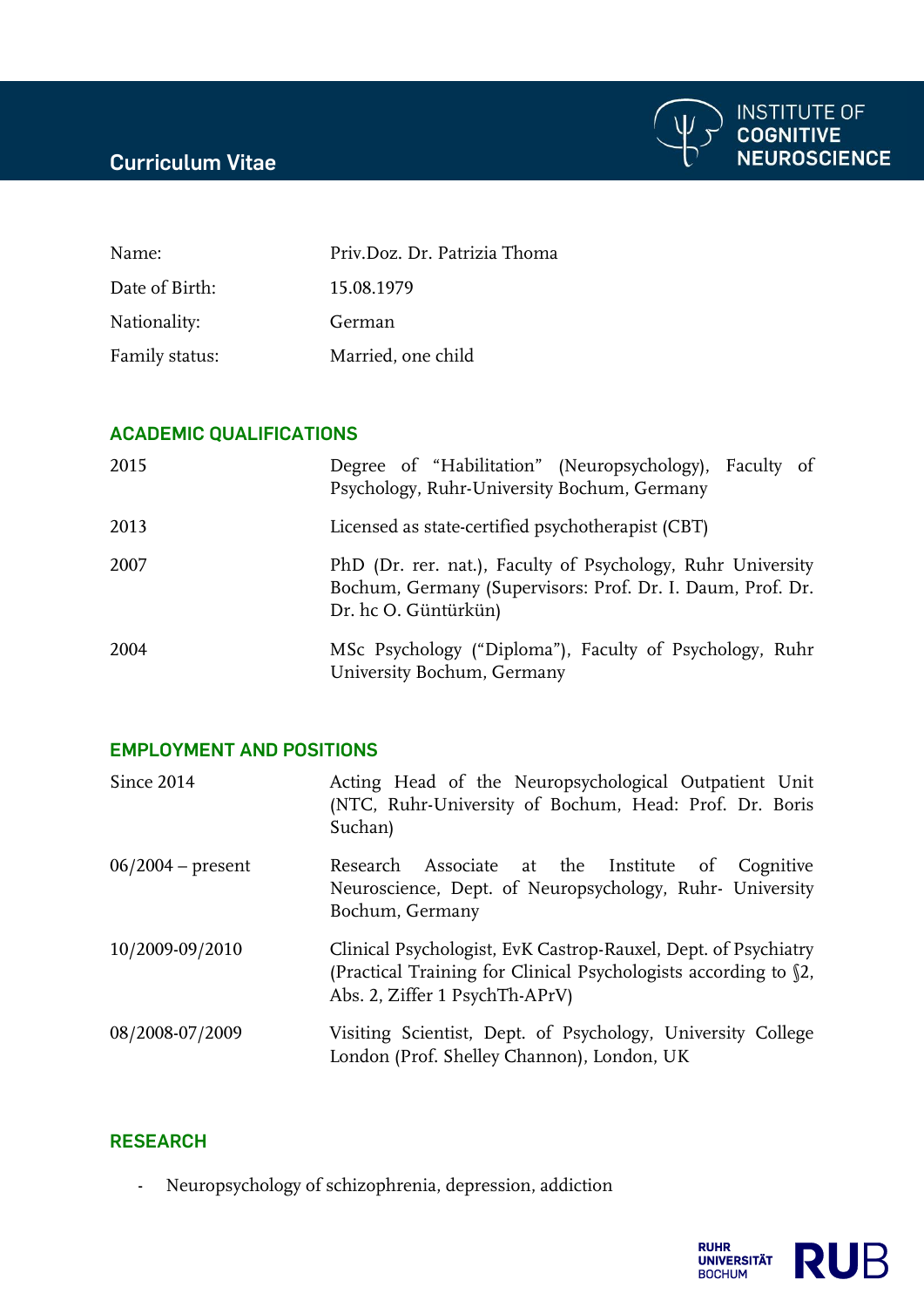- Executive (dys)function
- Memory disorders
- Social cognition (empathy)
- Neuropsychology of neurological disorders (Parkinson, Transient Global Amnesia, Dementia)
- Effects of focal lesions on cognition

## **METHODS**

- Neuropsychological Assessment
- Lesion analysis

## **FURTHER ACADEMIC ACTIVITIES, HONOURS**

### **Awards:**

| 2007 |               | Student Award, Ruhr University Bochum |  |                                                     |
|------|---------------|---------------------------------------|--|-----------------------------------------------------|
| 2007 |               |                                       |  | Young Investigator Award, German Neuropsychological |
|      | Society (GNP) |                                       |  |                                                     |

### **Grants and Funding:**

| 04/2016 | Project "Neuropsychological Online-Website for children",<br>Kroschke-Kinderstiftung                                                                                                                                           |
|---------|--------------------------------------------------------------------------------------------------------------------------------------------------------------------------------------------------------------------------------|
| 03/2015 | Funding of innovative learning projects, Ruhr-University of<br>Bochum, Co-Applicants: Boris Suchan & Sabine Bierstedt                                                                                                          |
| 05/2012 | Start-up funding of projects of young researcher, Ruhr-<br>University of Bochum                                                                                                                                                |
| 10/2010 | Project: "Social Cognition in alcohol dependence", supported<br>by the German research foundation (TH1535/2-1). Co-<br>Applicants: Boris Suchan & Irene Daum                                                                   |
| 09/2010 | German-Polish Cooperation Project: "Psychosocial<br>characteristics of German repatriates from Poland",<br>supported by the Deutsch-Polnische Wissenschaftsstiftung<br>(DPWS) (P. Thoma & Daum I./ A. Kudlik & E. Czerniawska) |